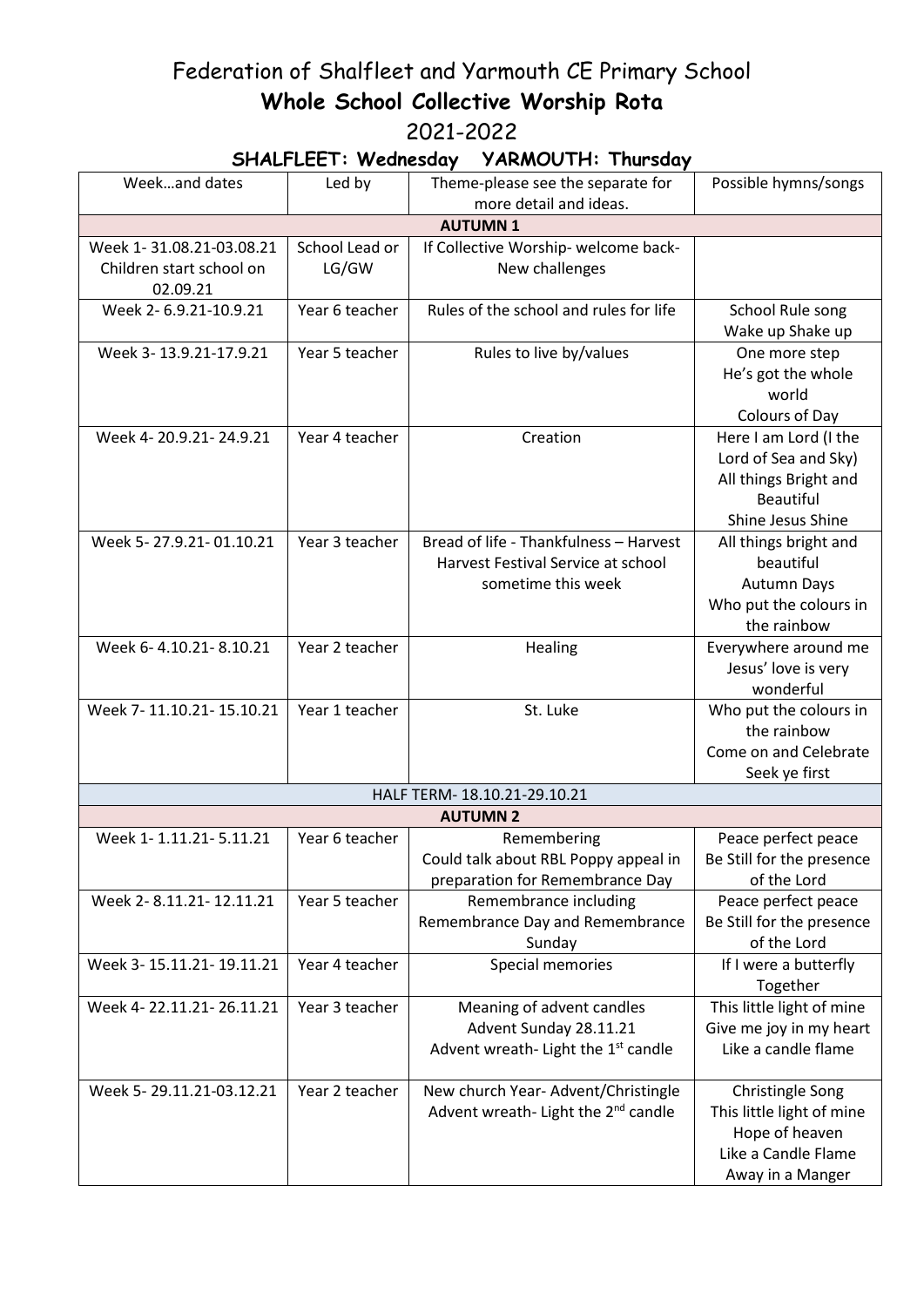## Federation of Shalfleet and Yarmouth CE Primary School **Whole School Collective Worship Rota**

#### 2021-2022

| Week 6-6.12.21-10.12.21                                           | Year 1 teacher                     | Christmas customs and traditions<br>Advent Wreath- Light the 3rd Candle<br>Christingle Services to be held at<br>school- sometime within this week | Christingle songs<br><b>Christmas Carols</b>                                                        |  |  |  |
|-------------------------------------------------------------------|------------------------------------|----------------------------------------------------------------------------------------------------------------------------------------------------|-----------------------------------------------------------------------------------------------------|--|--|--|
| Week 7-13.12.21-17.12.21                                          | Year 6 teacher                     | The Christmas story<br>Advent Wreath- Light the 4 <sup>th</sup> Candle                                                                             | <b>Christmas Carols</b>                                                                             |  |  |  |
|                                                                   |                                    | <b>CHRISTMAS HOLIDAYS</b>                                                                                                                          |                                                                                                     |  |  |  |
|                                                                   |                                    | <b>SPRING 1</b>                                                                                                                                    |                                                                                                     |  |  |  |
| Reception Class to start joining whole school Collective Worship? |                                    |                                                                                                                                                    |                                                                                                     |  |  |  |
| Week 1-3.1.22-7.1.22                                              | Year 5 teacher                     | Epiphany                                                                                                                                           | We three kings                                                                                      |  |  |  |
| Week 2-10.1.22-14.01.22                                           | Year 4 teacher                     | <b>Baptism of Jesus</b>                                                                                                                            | Come on and Celebrate<br>Together<br>Living and learning                                            |  |  |  |
| Week 3-17.01.22-21.01.22                                          | Year 3 teacher                     | Journeys                                                                                                                                           | One more step along<br>the world I go<br>Give me joy in my heart                                    |  |  |  |
| Week 4-24.1.22-28.01.22                                           | Year 2 teacher                     | School value - Respect                                                                                                                             | School rule song<br>Together<br>Think of a world<br>without any flowers                             |  |  |  |
| Week 5-31.01.22-04.02.22                                          | Year 1 teacher                     | Candlemas (2 <sup>nd</sup> Feb)                                                                                                                    | Shine Jesus Shine<br>We are marching in the<br>light of God                                         |  |  |  |
| Week 6-07.02.22-11.02.22                                          | Shalfleet-JT<br>Yarmouth-<br>SS/JM | School value - Determination                                                                                                                       | Living and Learning<br>Together                                                                     |  |  |  |
| Week 7-14.02.22-18.02.22                                          | <b>SCHOOL LEAD</b>                 | School Values-relationships                                                                                                                        | Think of a world Thank<br>you Lord for this new<br>day.                                             |  |  |  |
| FEBRUARY HALF TERM 21.02.22-25.02.22                              |                                    |                                                                                                                                                    |                                                                                                     |  |  |  |
| <b>SPRING 2</b>                                                   |                                    |                                                                                                                                                    |                                                                                                     |  |  |  |
| Week 1-28.02.22-04.03.22 Year 6 teacher                           |                                    | Start of Lent (2.3.22)<br>Shrove Tuesday<br>Ash Wednesday                                                                                          | Be still for the presence<br>of the Lord<br>As the deer pants for<br>the water                      |  |  |  |
| Week 2-07.03.22-11.03.22                                          | Year 5 teacher                     | Temptation and saying sorry<br>Fasting/self-control                                                                                                | Father, I place into your<br>hands<br>Jesus's love is very<br>wonderful                             |  |  |  |
| Week 3-14.03.22-18.03.22                                          | Year 4 teacher                     | Forgiveness/service to others                                                                                                                      | Father we love you<br>Peace perfect peace                                                           |  |  |  |
| Week 4-21.03.22-25.03.22                                          | Year 3 teacher                     | Mothering Sunday                                                                                                                                   | Magic Penny-Love is<br>something if you give it<br>away<br>He's got the whole<br>world in his hands |  |  |  |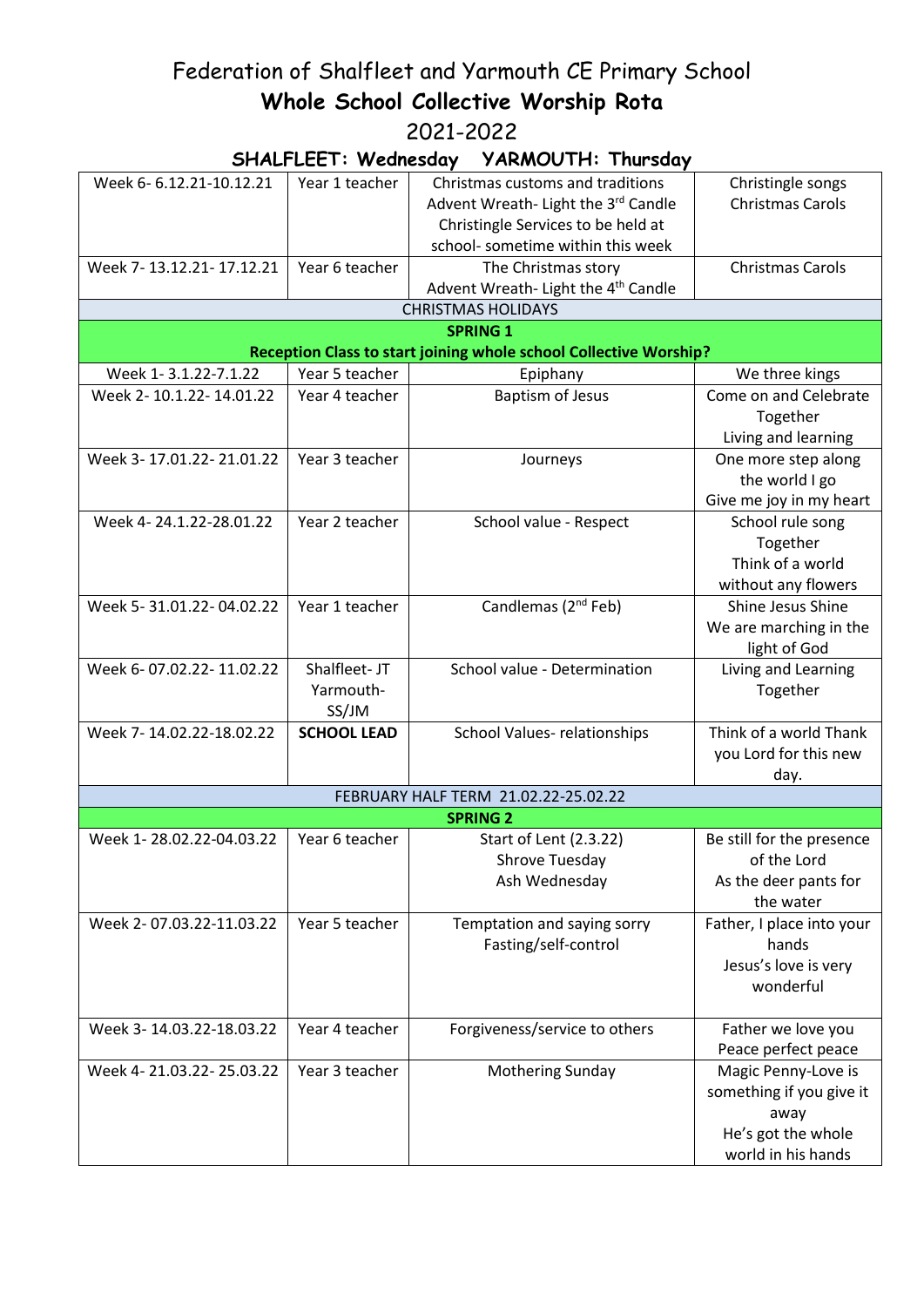### Federation of Shalfleet and Yarmouth CE Primary School **Whole School Collective Worship Rota**  2021-2022

#### **SHALFLEET: Wednesday YARMOUTH: Thursday**

| .                        |                    |                                         |                                        |
|--------------------------|--------------------|-----------------------------------------|----------------------------------------|
| Week 5-28.03.22-01.04.22 | Year 2 teacher     | School Value-Relationships              | He's got the whole<br>world            |
|                          |                    |                                         | In Christ alone                        |
| Week 6-04.04.22-08.04.22 | Year 1 teacher     | Holy week (10.04.22-16.04.22) Easter    | We have a king who                     |
|                          |                    | story                                   | rides a donkey                         |
|                          |                    | Easter Service at the church/school     | In Christ alone                        |
|                          |                    | sometime this week                      | Come on and celebrate                  |
|                          |                    | <b>EASTER HOLIDAYS</b>                  |                                        |
|                          |                    | <b>SUMMER 1</b>                         |                                        |
| Week 1-25.04.22-29.04.22 | Year 6 teacher     | Inspirational people + St. Georges day  | Everywhere around me                   |
|                          |                    | 23/4                                    | All things bright and                  |
|                          |                    |                                         | beautiful                              |
| Week 2-02.05.22-06.05.22 | Year 5 teacher     | School value - Respect                  | <b>School Rule Song</b>                |
|                          |                    |                                         | Give it all you got                    |
|                          |                    |                                         | Think of a world                       |
| Week 3-09.05.22-13.05.22 | Year 4 teacher     | Friendship                              | Together                               |
|                          |                    |                                         | He's got the Whole                     |
|                          |                    |                                         | World                                  |
| Week 4-16.05.22-20.05.22 | Year 3 teacher     | Ascension day 26 <sup>th</sup> May 2022 | The spirit lives to set us             |
|                          |                    |                                         | free                                   |
|                          |                    |                                         | Be Bold, Be Strong                     |
| Week 5-23.05.22-27.05.22 | Year 2 teacher     | Pentecost 5th June 2022                 | Colours of Day                         |
|                          |                    |                                         | Shine Jesus Shine                      |
|                          |                    |                                         | All over the world                     |
|                          |                    | HALF TERM 30.05.22-03.06.22             |                                        |
|                          |                    | <b>SUMMER 2</b>                         |                                        |
| Week 1-06.06.22-10.06.22 | Year 1 teacher     | School values - Relationships - linked  | Living and Learning                    |
|                          |                    | to Queen's birthday                     | He's got the whole                     |
|                          |                    |                                         | world                                  |
|                          |                    |                                         | Together                               |
| Week 2-13.06.22-17.06.22 | Year 6 teacher     | Relationships - linked to Father's day- | He's got the whole                     |
|                          |                    | $19th$ June                             | world                                  |
|                          |                    |                                         | From the tiny ant                      |
|                          |                    |                                         | Who put the colours in                 |
|                          |                    |                                         | the rainbow                            |
| Week 3-20.06.22-24.06.22 | Year 5 teacher     | School value - Respect                  | Give me joy in my heart                |
|                          |                    | Armed Forces Day-25 <sup>th</sup> June  | I the Lord of sea and Sky              |
| Week 4-27.06.22-01.07.22 | Year 4 teacher     | St Peter and St Paul                    |                                        |
|                          |                    |                                         | Everywhere around me<br>Thank you Lord |
| Week 5-04.07.22-08.07.22 | Year 3 teacher     | <b>School values Determination</b>      | One more step                          |
|                          |                    |                                         | Living and Learning                    |
|                          |                    |                                         | Be Bold, be Strong                     |
| Week 6-11.07.22-15.07.22 | Year 2 teacher     |                                         |                                        |
|                          |                    | Surprise/disappointment                 | Be Bold, Be Strong                     |
|                          |                    |                                         | Wouldn't it be funny                   |
| Week 7-18.07.22-22.07.22 | <b>SCHOOL LEAD</b> | Endings and new beginnings              | One more step                          |
|                          | LG/GW              | Leavers service                         | Leavers Service songs                  |
|                          |                    |                                         |                                        |